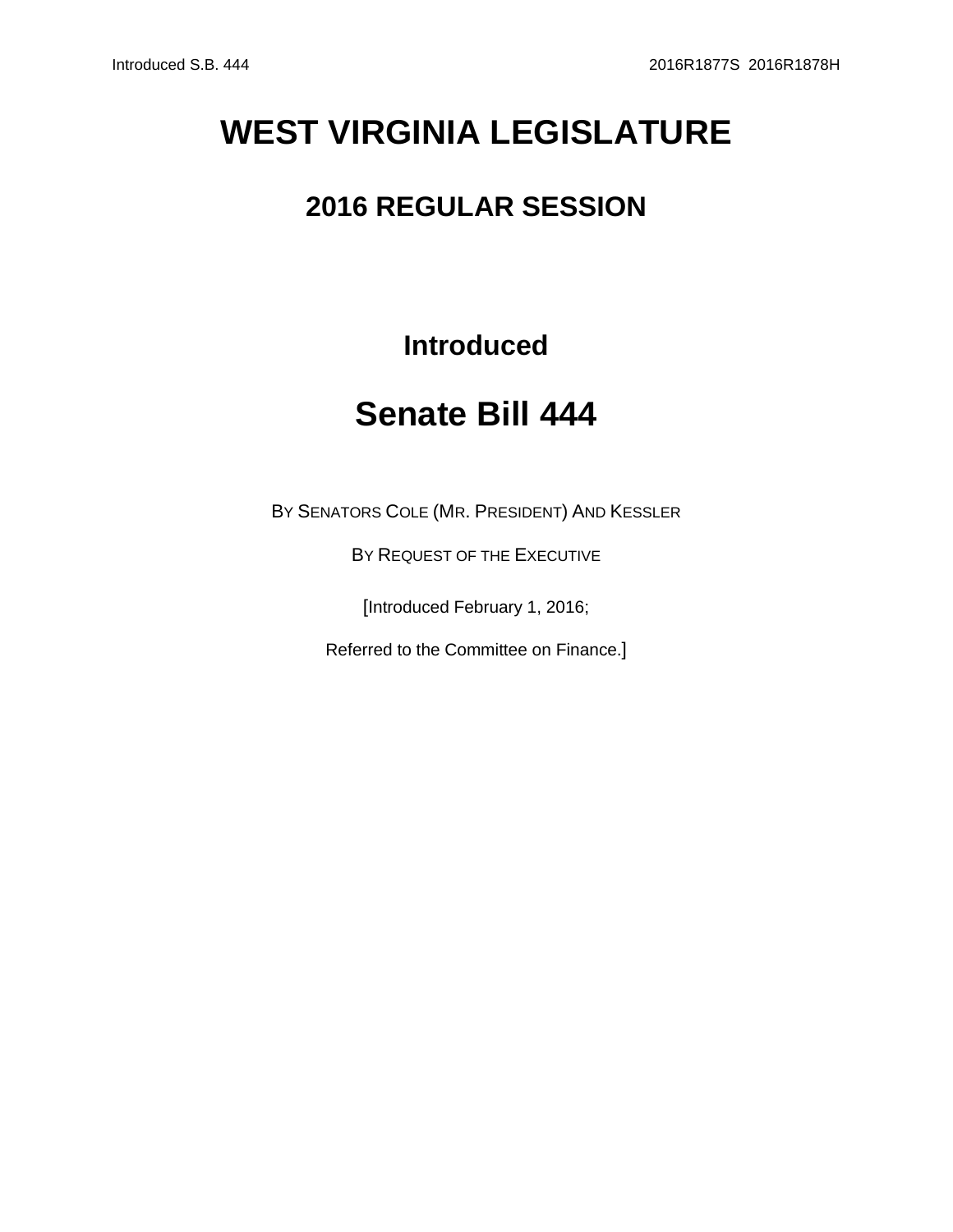A BILL making a supplementary appropriation of public moneys out of the Treasury from the balance of moneys remaining unappropriated for the fiscal year ending June 30, 2016, to the Department of Health and Human Resources, Division of Health – West Virginia Birth- to-Three Fund, fund 5214, fiscal year 2016, organization 0506, and the Department of Health and Human Resources, Division of Human Services - Medical Services Trust Fund, fund 5185, fiscal year 2016, organization 0511, by supplementing and amending the appropriations for the fiscal year ending June 30, 2016.

 Whereas, The Governor has established that there now remains an unappropriated 9 balance in the Department of Health and Human Resources, Division of Health – West Virginia Birth-to-Three Fund, fund 5214, fiscal year 2016, organization 0506, and in the Department of Health and Human Resources, Division of Human Services - Medical Services Trust Fund, fund 5185, fiscal year 2016, organization 0511, that is available for expenditure during the fiscal year ending June 30, 2016 which is hereby appropriated by the terms of this supplementary appropriation bill; therefore

*Be it enacted by the Legislature of West Virginia:*

 That the total appropriation for the fiscal year ending June 30, 2016, to fund 5214, fiscal year 2016, organization 0506, be supplemented and amended by increasing an existing item of appropriation as follows:

 **TITLE II – APPROPRIATIONS. Sec. 3. Appropriations from other funds. DEPARTMENT OF HEALTH AND HUMAN RESOURCES** *206 – Division of Health – West Virginia Birth-to-Three Fund* (WV Code Chapter 16) Fund 5214 FY 2016 Org 0506